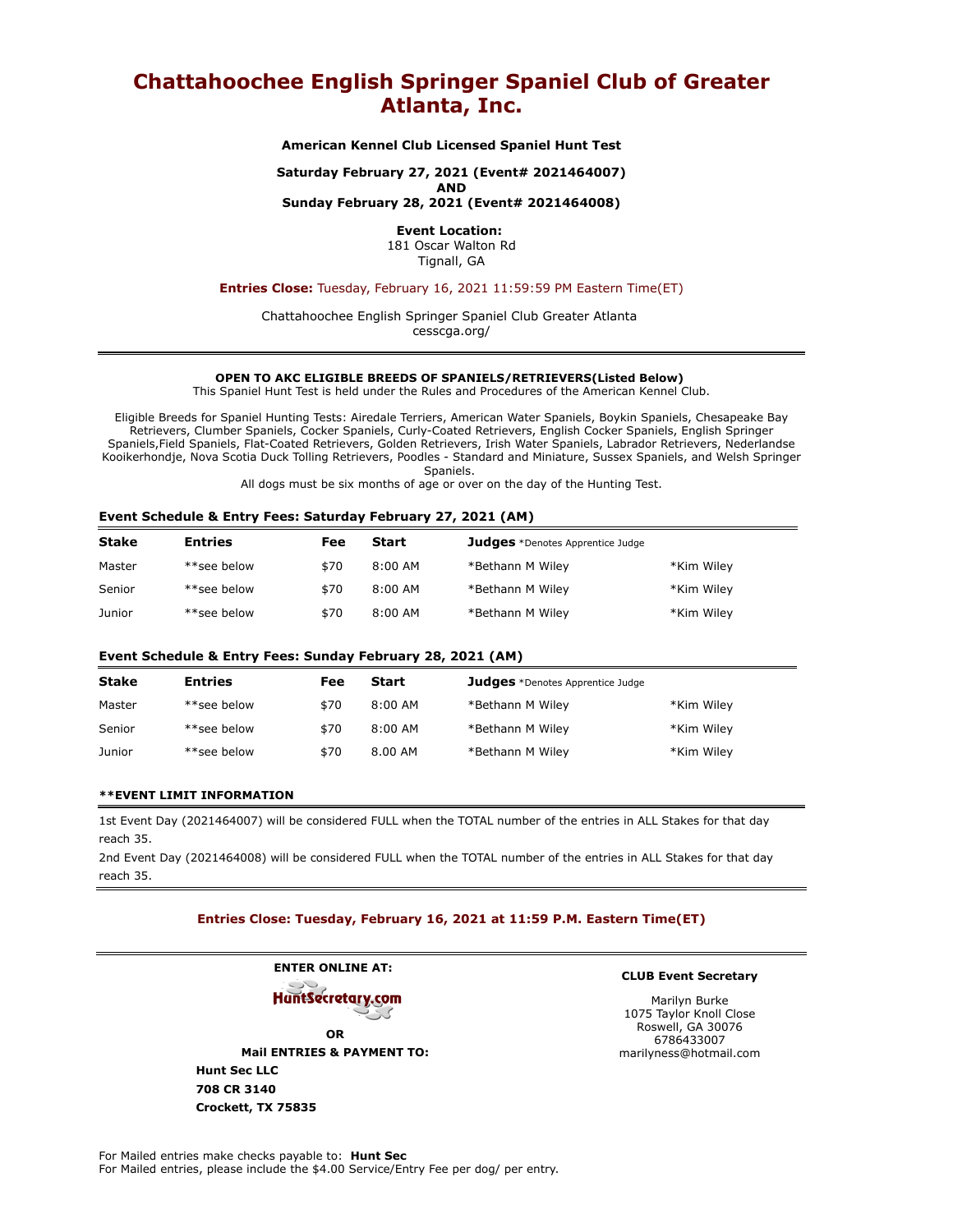### **WELCOME STATEMENT**

CESSCGA is pleased to be hosting another weekend of events in 2021.

This event is open to all registerable breeds of flushing spaniels, eligible retrievers, Poodles and Airedales per AKC six months of age or over on the day of the Hunting Test.

This test is held under the Rules and Procedures of the American Kennel Club. The test is open to all registerable breeds of flushing spaniels and other eligible retrievers per AKC six months of age or over on the day of the Hunting Test.

This club does not agree to arbitrate claims as set forth on the Official AKC entry form for this event.

The A.K.C. and CESSCGA require blaze orange clothing larger than a hat be worn when in/around the event.

Severe training, correcting, or disciplining of dogs will not be permitted on the Hunting Test grounds.

Smoking is not allowed in the field. NO alcohol consumption will be permitted on the test grounds.

CESSCGA assumes no responsibility for any loss, damage or injury by handlers, or guests, to any children, dogs, or property.

Move-ups - Dogs may be moved up to a higher test level (in a second event) if a title is acquired after entries have closed in the second test, subject to the approval of the Hunting Test Committee of the second event, & the availability of birds, provided that the dog is moved up at least one-half hour prior to the start of the second Test. Dogs so moved up will be placed at the end of the drawn running order.

### **CLUB OFFICERS**

**President**: Don Bush

**Vice-President**: Karen Foster

**Secretary**: Sandi Henderson

**Treasurer**: Zippy Cooper

### **EVENT COMMITTEE**

| <b>Event Chairman</b>   | <b>Event Secretary</b>  |  |  |
|-------------------------|-------------------------|--|--|
| Sandy Dunlap            | Marilyn Burke           |  |  |
| 147 Rice Mill           | 1075 Taylor Knoll Close |  |  |
| Simons Island, GA 31522 | Roswell, GA 30076       |  |  |
| 912-230-8960            | 6786433007              |  |  |
|                         | marilyness@hotmail.com  |  |  |
| <b>Head Marshall</b>    | Sandy Dunlap            |  |  |
| Gun Captain             | David Atkins            |  |  |
| Committee Member        | David Atkins            |  |  |
| Committee Member        | Angie Louter            |  |  |
| Committee Member        | Rich Louter             |  |  |
| Committee Member        | Zippy Cooper            |  |  |
| Committee Member        | Mary Lou Respess        |  |  |
|                         |                         |  |  |

### **BIRDS**

Junior Tests - Pigeon and/or chukar and/or partridge Senior and Master Tests - Chukar and/or partridge and/or pheasants

#### **PRIZES**

Standard A.K.C. rosettes and engraved bird bands will be issued to all dogs receiving qualifying scores. Titles ribbons will also be awarded to those earning titles at these events.

### **ADDITIONAL EVENT INFORMATION**

Our photographer for the hunt tests will be Richard Hunter with Hunter's Run Action Photo. HuntersRun.photoreflect.com. HRAPhoto@gmail.com. (423) 312-2635.

### **EVENT EMERGENCY AND VETERINARIAN INFORMATION**

Call 911 for police, fire, emergency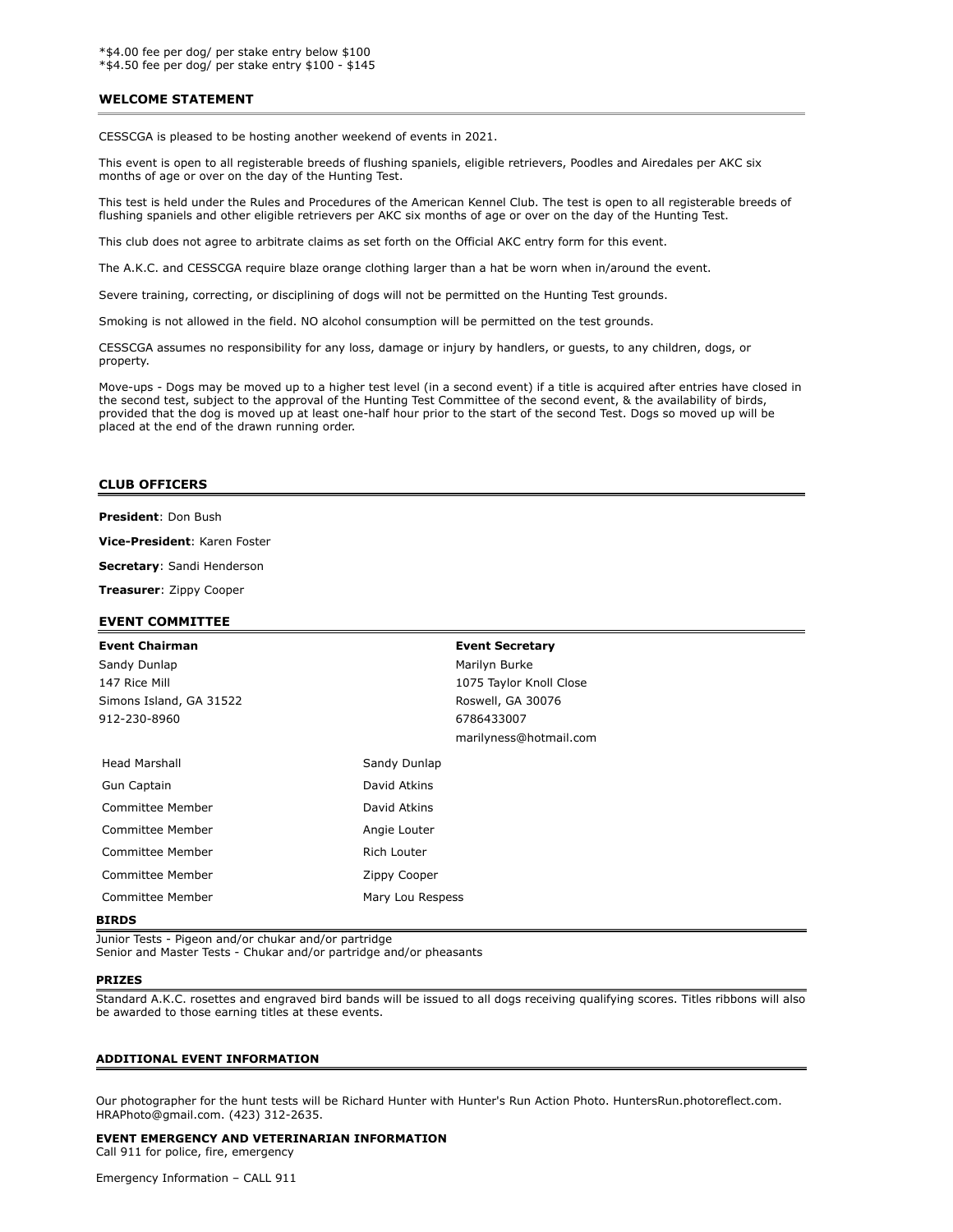Hunt Test Veterinarian (Emergency On-call 24 hour/7days) UGA Veterinary Hospital 2200 College Station Road Athens, GA 30602 706-542-3221

Royston Animal Hospital Local, not 24 hours 706-245-6650

Emergency Room CALL 911 Wills Memorial Hospital 120 Gordon Street, Washington, GA 30673 706-678-2151

### **DRAWINGS/RUNNING ORDER**

Drawings will take place at Huntsecretary.com 8:00 AM ET on 2/17/2021. The Running Order will be electronically randomized and adjusted slightly to accommodate handlers running multiple dogs.

### **SCRATCHES**

Scratches prior to closing date will be refunded by HuntSecretary.com unless Club Scratch Policy below states otherwise.

After the closing date, all scratches will be handled based on the Club Scratch Policy specified below.

### **Club Scratch Policy**

Refund policy: Entry fees (minus huntsecretary.com fees and AKC fees if cancelled after closing) will only be refunded for: (1) a bitch in season—with a letter from a veterinarian; (2) a dog that is injured, ill, or dies—with a letter from a veterinarian; or (3) an entry cancelled prior to closing who does not run.

### **COVID EVENT CANCELLATION POLICY**

Prior to the close, if an AKC/Parent Club event has to cancel due to COVID, only the entry fee will be refunded.

### **ACCOMMODATIONS**

Quality Inn, 115 Ann Denard Drive, Washington,GA 30673, 706-678-7925. Block reserved for \$75 per night (plus \$25 per night pet fee if applicable). Mention the Springer club when making reservations.

Limited RV hook-ups on the test property, electricity only, \$25 for the weekend. May arrive after noon. Contact Marilyn Burke at marilyness@hotmail.com

### **LUNCH INFORMATION**

With Covid restrictions, morning coffee and lunch will not be provided. Please plan to bring your own food, there are plenty of fast food options as well as an Ingles grocery in Elberton, GA about 20 minutes away.

### **Event LOCATION / MAP / DIRECTIONS**

181 Oscar Walton Rd Tignall, GA LouterCreek 181 Oscar Walton Rd Tignall, GA Corner of Delhi & Oscar Walton Rd Latitude 33.9219 Longitude -82.6745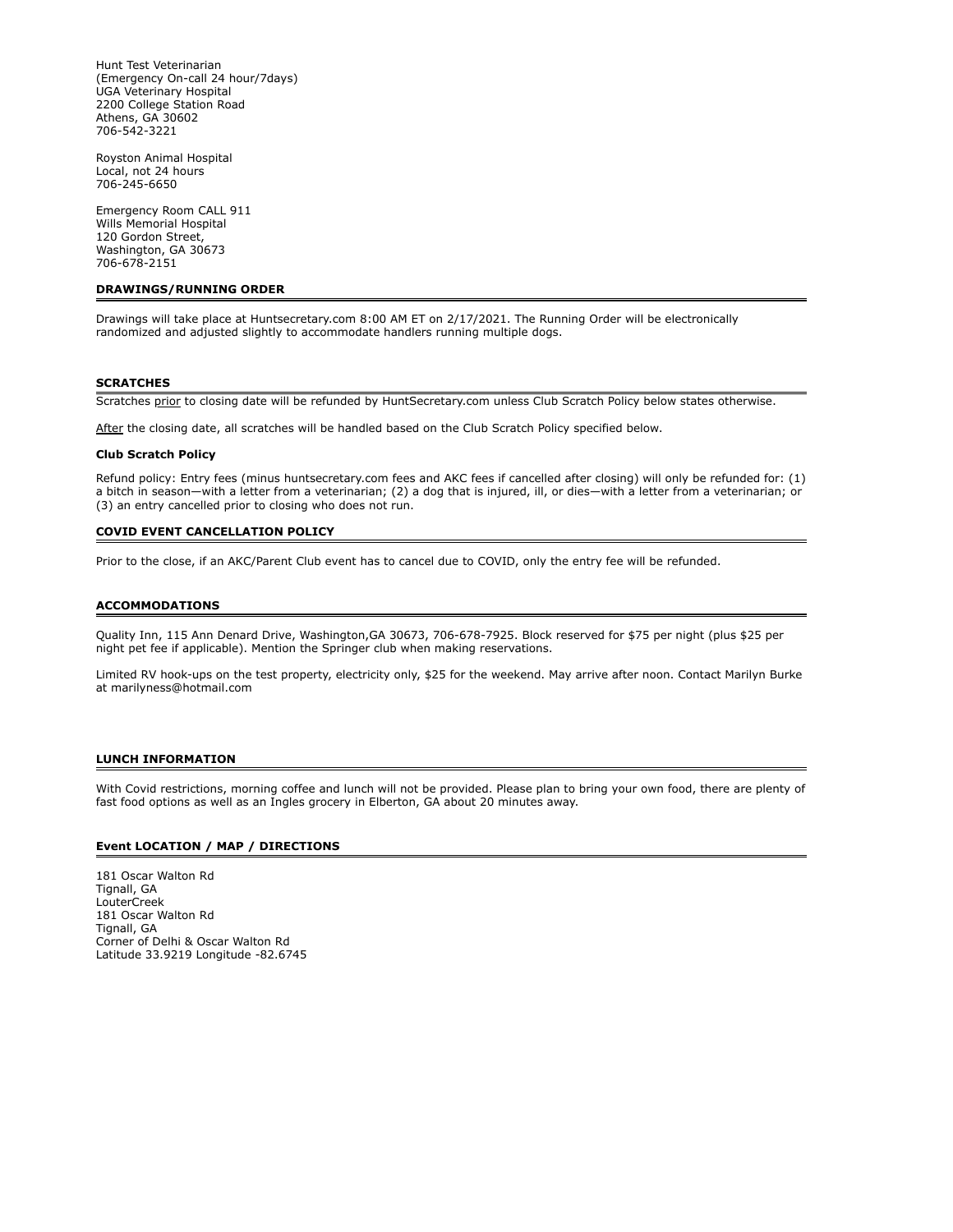## **Official American Kennel Club ® FIELD TRIAL or HUNT TEST Form**

| Club:                                                                                                                                                                                                                                                                                                                                                                                                                                                                                                                                                                                                                                                                                                                                                                                                                                                                                                                                                                                                                                                                                                                                                                                                                                                                                                                                                                                                                                                                                                                                                                                                                                                                                                                                                                                                                                                                                                                                                                                                                                                                                                                                                                                                                                                                                                                                                                                                                                                                                                                                                                                                                                                                                                                                                                                                                                                                                                                                                                                                                                                                                                                                                                                                                                                                                                                                                                                                                                                                            |                                  | $\mathbf{Date}(s)$ :                                                 |                              | Event#                      |  |  |  |
|----------------------------------------------------------------------------------------------------------------------------------------------------------------------------------------------------------------------------------------------------------------------------------------------------------------------------------------------------------------------------------------------------------------------------------------------------------------------------------------------------------------------------------------------------------------------------------------------------------------------------------------------------------------------------------------------------------------------------------------------------------------------------------------------------------------------------------------------------------------------------------------------------------------------------------------------------------------------------------------------------------------------------------------------------------------------------------------------------------------------------------------------------------------------------------------------------------------------------------------------------------------------------------------------------------------------------------------------------------------------------------------------------------------------------------------------------------------------------------------------------------------------------------------------------------------------------------------------------------------------------------------------------------------------------------------------------------------------------------------------------------------------------------------------------------------------------------------------------------------------------------------------------------------------------------------------------------------------------------------------------------------------------------------------------------------------------------------------------------------------------------------------------------------------------------------------------------------------------------------------------------------------------------------------------------------------------------------------------------------------------------------------------------------------------------------------------------------------------------------------------------------------------------------------------------------------------------------------------------------------------------------------------------------------------------------------------------------------------------------------------------------------------------------------------------------------------------------------------------------------------------------------------------------------------------------------------------------------------------------------------------------------------------------------------------------------------------------------------------------------------------------------------------------------------------------------------------------------------------------------------------------------------------------------------------------------------------------------------------------------------------------------------------------------------------------------------------------------------------|----------------------------------|----------------------------------------------------------------------|------------------------------|-----------------------------|--|--|--|
| Location:                                                                                                                                                                                                                                                                                                                                                                                                                                                                                                                                                                                                                                                                                                                                                                                                                                                                                                                                                                                                                                                                                                                                                                                                                                                                                                                                                                                                                                                                                                                                                                                                                                                                                                                                                                                                                                                                                                                                                                                                                                                                                                                                                                                                                                                                                                                                                                                                                                                                                                                                                                                                                                                                                                                                                                                                                                                                                                                                                                                                                                                                                                                                                                                                                                                                                                                                                                                                                                                                        |                                  | Event type:<br>(test or trial)                                       |                              | <b>Enter In Stake/test:</b> |  |  |  |
| Retriever Trials ONLY this dog is qualified for (check answer):                                                                                                                                                                                                                                                                                                                                                                                                                                                                                                                                                                                                                                                                                                                                                                                                                                                                                                                                                                                                                                                                                                                                                                                                                                                                                                                                                                                                                                                                                                                                                                                                                                                                                                                                                                                                                                                                                                                                                                                                                                                                                                                                                                                                                                                                                                                                                                                                                                                                                                                                                                                                                                                                                                                                                                                                                                                                                                                                                                                                                                                                                                                                                                                                                                                                                                                                                                                                                  |                                  |                                                                      |                              |                             |  |  |  |
| YES<br>lno<br>Limited All Age Stake:                                                                                                                                                                                                                                                                                                                                                                                                                                                                                                                                                                                                                                                                                                                                                                                                                                                                                                                                                                                                                                                                                                                                                                                                                                                                                                                                                                                                                                                                                                                                                                                                                                                                                                                                                                                                                                                                                                                                                                                                                                                                                                                                                                                                                                                                                                                                                                                                                                                                                                                                                                                                                                                                                                                                                                                                                                                                                                                                                                                                                                                                                                                                                                                                                                                                                                                                                                                                                                             | <b>Restricted All-Age Stake:</b> | <b>YES</b><br>lNo<br><b>Special All Age Stake:</b>                   |                              |                             |  |  |  |
|                                                                                                                                                                                                                                                                                                                                                                                                                                                                                                                                                                                                                                                                                                                                                                                                                                                                                                                                                                                                                                                                                                                                                                                                                                                                                                                                                                                                                                                                                                                                                                                                                                                                                                                                                                                                                                                                                                                                                                                                                                                                                                                                                                                                                                                                                                                                                                                                                                                                                                                                                                                                                                                                                                                                                                                                                                                                                                                                                                                                                                                                                                                                                                                                                                                                                                                                                                                                                                                                                  |                                  |                                                                      | <b>I</b> enclose Entry Fees: |                             |  |  |  |
| <b>AKC Number:</b>                                                                                                                                                                                                                                                                                                                                                                                                                                                                                                                                                                                                                                                                                                                                                                                                                                                                                                                                                                                                                                                                                                                                                                                                                                                                                                                                                                                                                                                                                                                                                                                                                                                                                                                                                                                                                                                                                                                                                                                                                                                                                                                                                                                                                                                                                                                                                                                                                                                                                                                                                                                                                                                                                                                                                                                                                                                                                                                                                                                                                                                                                                                                                                                                                                                                                                                                                                                                                                                               |                                  | Foreign & List Country:                                              | In Amount of:                |                             |  |  |  |
|                                                                                                                                                                                                                                                                                                                                                                                                                                                                                                                                                                                                                                                                                                                                                                                                                                                                                                                                                                                                                                                                                                                                                                                                                                                                                                                                                                                                                                                                                                                                                                                                                                                                                                                                                                                                                                                                                                                                                                                                                                                                                                                                                                                                                                                                                                                                                                                                                                                                                                                                                                                                                                                                                                                                                                                                                                                                                                                                                                                                                                                                                                                                                                                                                                                                                                                                                                                                                                                                                  |                                  |                                                                      | please add \$4 per dog/stake |                             |  |  |  |
| <b>Full Name</b>                                                                                                                                                                                                                                                                                                                                                                                                                                                                                                                                                                                                                                                                                                                                                                                                                                                                                                                                                                                                                                                                                                                                                                                                                                                                                                                                                                                                                                                                                                                                                                                                                                                                                                                                                                                                                                                                                                                                                                                                                                                                                                                                                                                                                                                                                                                                                                                                                                                                                                                                                                                                                                                                                                                                                                                                                                                                                                                                                                                                                                                                                                                                                                                                                                                                                                                                                                                                                                                                 |                                  |                                                                      | for HS Fees)                 |                             |  |  |  |
| of Dog:                                                                                                                                                                                                                                                                                                                                                                                                                                                                                                                                                                                                                                                                                                                                                                                                                                                                                                                                                                                                                                                                                                                                                                                                                                                                                                                                                                                                                                                                                                                                                                                                                                                                                                                                                                                                                                                                                                                                                                                                                                                                                                                                                                                                                                                                                                                                                                                                                                                                                                                                                                                                                                                                                                                                                                                                                                                                                                                                                                                                                                                                                                                                                                                                                                                                                                                                                                                                                                                                          |                                  |                                                                      |                              |                             |  |  |  |
|                                                                                                                                                                                                                                                                                                                                                                                                                                                                                                                                                                                                                                                                                                                                                                                                                                                                                                                                                                                                                                                                                                                                                                                                                                                                                                                                                                                                                                                                                                                                                                                                                                                                                                                                                                                                                                                                                                                                                                                                                                                                                                                                                                                                                                                                                                                                                                                                                                                                                                                                                                                                                                                                                                                                                                                                                                                                                                                                                                                                                                                                                                                                                                                                                                                                                                                                                                                                                                                                                  |                                  |                                                                      | Sex:                         |                             |  |  |  |
| Reg#                                                                                                                                                                                                                                                                                                                                                                                                                                                                                                                                                                                                                                                                                                                                                                                                                                                                                                                                                                                                                                                                                                                                                                                                                                                                                                                                                                                                                                                                                                                                                                                                                                                                                                                                                                                                                                                                                                                                                                                                                                                                                                                                                                                                                                                                                                                                                                                                                                                                                                                                                                                                                                                                                                                                                                                                                                                                                                                                                                                                                                                                                                                                                                                                                                                                                                                                                                                                                                                                             | <b>Call Name:</b>                |                                                                      |                              | Date of Birth:              |  |  |  |
| <b>Breed:</b>                                                                                                                                                                                                                                                                                                                                                                                                                                                                                                                                                                                                                                                                                                                                                                                                                                                                                                                                                                                                                                                                                                                                                                                                                                                                                                                                                                                                                                                                                                                                                                                                                                                                                                                                                                                                                                                                                                                                                                                                                                                                                                                                                                                                                                                                                                                                                                                                                                                                                                                                                                                                                                                                                                                                                                                                                                                                                                                                                                                                                                                                                                                                                                                                                                                                                                                                                                                                                                                                    |                                  |                                                                      | <b>Variety:</b>              |                             |  |  |  |
| Sire:                                                                                                                                                                                                                                                                                                                                                                                                                                                                                                                                                                                                                                                                                                                                                                                                                                                                                                                                                                                                                                                                                                                                                                                                                                                                                                                                                                                                                                                                                                                                                                                                                                                                                                                                                                                                                                                                                                                                                                                                                                                                                                                                                                                                                                                                                                                                                                                                                                                                                                                                                                                                                                                                                                                                                                                                                                                                                                                                                                                                                                                                                                                                                                                                                                                                                                                                                                                                                                                                            |                                  |                                                                      |                              |                             |  |  |  |
| Dam:                                                                                                                                                                                                                                                                                                                                                                                                                                                                                                                                                                                                                                                                                                                                                                                                                                                                                                                                                                                                                                                                                                                                                                                                                                                                                                                                                                                                                                                                                                                                                                                                                                                                                                                                                                                                                                                                                                                                                                                                                                                                                                                                                                                                                                                                                                                                                                                                                                                                                                                                                                                                                                                                                                                                                                                                                                                                                                                                                                                                                                                                                                                                                                                                                                                                                                                                                                                                                                                                             |                                  |                                                                      |                              |                             |  |  |  |
| Name of                                                                                                                                                                                                                                                                                                                                                                                                                                                                                                                                                                                                                                                                                                                                                                                                                                                                                                                                                                                                                                                                                                                                                                                                                                                                                                                                                                                                                                                                                                                                                                                                                                                                                                                                                                                                                                                                                                                                                                                                                                                                                                                                                                                                                                                                                                                                                                                                                                                                                                                                                                                                                                                                                                                                                                                                                                                                                                                                                                                                                                                                                                                                                                                                                                                                                                                                                                                                                                                                          |                                  |                                                                      |                              |                             |  |  |  |
| <b>Breeder:</b>                                                                                                                                                                                                                                                                                                                                                                                                                                                                                                                                                                                                                                                                                                                                                                                                                                                                                                                                                                                                                                                                                                                                                                                                                                                                                                                                                                                                                                                                                                                                                                                                                                                                                                                                                                                                                                                                                                                                                                                                                                                                                                                                                                                                                                                                                                                                                                                                                                                                                                                                                                                                                                                                                                                                                                                                                                                                                                                                                                                                                                                                                                                                                                                                                                                                                                                                                                                                                                                                  |                                  |                                                                      |                              |                             |  |  |  |
| Actual                                                                                                                                                                                                                                                                                                                                                                                                                                                                                                                                                                                                                                                                                                                                                                                                                                                                                                                                                                                                                                                                                                                                                                                                                                                                                                                                                                                                                                                                                                                                                                                                                                                                                                                                                                                                                                                                                                                                                                                                                                                                                                                                                                                                                                                                                                                                                                                                                                                                                                                                                                                                                                                                                                                                                                                                                                                                                                                                                                                                                                                                                                                                                                                                                                                                                                                                                                                                                                                                           |                                  |                                                                      |                              |                             |  |  |  |
| $\textbf{Owner}(s)$ :                                                                                                                                                                                                                                                                                                                                                                                                                                                                                                                                                                                                                                                                                                                                                                                                                                                                                                                                                                                                                                                                                                                                                                                                                                                                                                                                                                                                                                                                                                                                                                                                                                                                                                                                                                                                                                                                                                                                                                                                                                                                                                                                                                                                                                                                                                                                                                                                                                                                                                                                                                                                                                                                                                                                                                                                                                                                                                                                                                                                                                                                                                                                                                                                                                                                                                                                                                                                                                                            |                                  |                                                                      |                              |                             |  |  |  |
| Owner's                                                                                                                                                                                                                                                                                                                                                                                                                                                                                                                                                                                                                                                                                                                                                                                                                                                                                                                                                                                                                                                                                                                                                                                                                                                                                                                                                                                                                                                                                                                                                                                                                                                                                                                                                                                                                                                                                                                                                                                                                                                                                                                                                                                                                                                                                                                                                                                                                                                                                                                                                                                                                                                                                                                                                                                                                                                                                                                                                                                                                                                                                                                                                                                                                                                                                                                                                                                                                                                                          |                                  |                                                                      |                              |                             |  |  |  |
| <b>Address:</b>                                                                                                                                                                                                                                                                                                                                                                                                                                                                                                                                                                                                                                                                                                                                                                                                                                                                                                                                                                                                                                                                                                                                                                                                                                                                                                                                                                                                                                                                                                                                                                                                                                                                                                                                                                                                                                                                                                                                                                                                                                                                                                                                                                                                                                                                                                                                                                                                                                                                                                                                                                                                                                                                                                                                                                                                                                                                                                                                                                                                                                                                                                                                                                                                                                                                                                                                                                                                                                                                  |                                  |                                                                      |                              |                             |  |  |  |
| City:                                                                                                                                                                                                                                                                                                                                                                                                                                                                                                                                                                                                                                                                                                                                                                                                                                                                                                                                                                                                                                                                                                                                                                                                                                                                                                                                                                                                                                                                                                                                                                                                                                                                                                                                                                                                                                                                                                                                                                                                                                                                                                                                                                                                                                                                                                                                                                                                                                                                                                                                                                                                                                                                                                                                                                                                                                                                                                                                                                                                                                                                                                                                                                                                                                                                                                                                                                                                                                                                            |                                  | State:                                                               |                              | Zip:                        |  |  |  |
| <b>Name of Owner's</b><br><b>Agent/Handler</b>                                                                                                                                                                                                                                                                                                                                                                                                                                                                                                                                                                                                                                                                                                                                                                                                                                                                                                                                                                                                                                                                                                                                                                                                                                                                                                                                                                                                                                                                                                                                                                                                                                                                                                                                                                                                                                                                                                                                                                                                                                                                                                                                                                                                                                                                                                                                                                                                                                                                                                                                                                                                                                                                                                                                                                                                                                                                                                                                                                                                                                                                                                                                                                                                                                                                                                                                                                                                                                   |                                  |                                                                      |                              |                             |  |  |  |
| Agent/Handler's                                                                                                                                                                                                                                                                                                                                                                                                                                                                                                                                                                                                                                                                                                                                                                                                                                                                                                                                                                                                                                                                                                                                                                                                                                                                                                                                                                                                                                                                                                                                                                                                                                                                                                                                                                                                                                                                                                                                                                                                                                                                                                                                                                                                                                                                                                                                                                                                                                                                                                                                                                                                                                                                                                                                                                                                                                                                                                                                                                                                                                                                                                                                                                                                                                                                                                                                                                                                                                                                  |                                  |                                                                      |                              |                             |  |  |  |
| <b>Address:</b>                                                                                                                                                                                                                                                                                                                                                                                                                                                                                                                                                                                                                                                                                                                                                                                                                                                                                                                                                                                                                                                                                                                                                                                                                                                                                                                                                                                                                                                                                                                                                                                                                                                                                                                                                                                                                                                                                                                                                                                                                                                                                                                                                                                                                                                                                                                                                                                                                                                                                                                                                                                                                                                                                                                                                                                                                                                                                                                                                                                                                                                                                                                                                                                                                                                                                                                                                                                                                                                                  |                                  |                                                                      |                              |                             |  |  |  |
| City:                                                                                                                                                                                                                                                                                                                                                                                                                                                                                                                                                                                                                                                                                                                                                                                                                                                                                                                                                                                                                                                                                                                                                                                                                                                                                                                                                                                                                                                                                                                                                                                                                                                                                                                                                                                                                                                                                                                                                                                                                                                                                                                                                                                                                                                                                                                                                                                                                                                                                                                                                                                                                                                                                                                                                                                                                                                                                                                                                                                                                                                                                                                                                                                                                                                                                                                                                                                                                                                                            |                                  | State:                                                               |                              | Zip:                        |  |  |  |
|                                                                                                                                                                                                                                                                                                                                                                                                                                                                                                                                                                                                                                                                                                                                                                                                                                                                                                                                                                                                                                                                                                                                                                                                                                                                                                                                                                                                                                                                                                                                                                                                                                                                                                                                                                                                                                                                                                                                                                                                                                                                                                                                                                                                                                                                                                                                                                                                                                                                                                                                                                                                                                                                                                                                                                                                                                                                                                                                                                                                                                                                                                                                                                                                                                                                                                                                                                                                                                                                                  |                                  | <b>AKC Rules, Regulations, Policies and Guidelines are available</b> |                              |                             |  |  |  |
|                                                                                                                                                                                                                                                                                                                                                                                                                                                                                                                                                                                                                                                                                                                                                                                                                                                                                                                                                                                                                                                                                                                                                                                                                                                                                                                                                                                                                                                                                                                                                                                                                                                                                                                                                                                                                                                                                                                                                                                                                                                                                                                                                                                                                                                                                                                                                                                                                                                                                                                                                                                                                                                                                                                                                                                                                                                                                                                                                                                                                                                                                                                                                                                                                                                                                                                                                                                                                                                                                  |                                  | on the American Kennel Club website: www.akc.org                     |                              |                             |  |  |  |
|                                                                                                                                                                                                                                                                                                                                                                                                                                                                                                                                                                                                                                                                                                                                                                                                                                                                                                                                                                                                                                                                                                                                                                                                                                                                                                                                                                                                                                                                                                                                                                                                                                                                                                                                                                                                                                                                                                                                                                                                                                                                                                                                                                                                                                                                                                                                                                                                                                                                                                                                                                                                                                                                                                                                                                                                                                                                                                                                                                                                                                                                                                                                                                                                                                                                                                                                                                                                                                                                                  |                                  | <b>AGREEMENT</b>                                                     |                              |                             |  |  |  |
| I certify that I am the actual owner of the dog, or that I am the duly authorized agent of the actual owner whose name I have entered above. In consideration of the acceptance of this<br>entry, I (we) agree to abide by the rules and regulations of The American Kennel Club in effect at the time of this event, and any additional rules and regulations appearing in the premium<br>list of this event and entry form and any decision made in accord with them. I (we) agree that the club holding this event has the right to refuse this entry for cause which the club shall<br>deem sufficient. I (we) certify and represent that the dog entered is not a hazard to persons or other dogs. In consideration of the acceptance of this entry and of the holding of this event<br>and of the opportunity to have the dog judged and to win prizes, ribbons, or trophies, I (we) agree to hold the AKC, the event-giving club, their members, directors, governors, officers,<br>agents, superintendents or event secretary and the owner and/or lessor of the premises and any provider of services that are necessary to hold this event and any employees or volunteers<br>of the aforementioned parties, and any AKC approved judge, judging at this event, harmless from any claim for loss or injury which may be alleged to have been caused directly or<br>indirectly to any person or thing by the act of this dog while in or about the event premises or grounds or near any entrance thereto, and I (we) personally assume all responsibility and<br>liability for any such claim; and I (we) further agree to hold the aforementioned parties harmless from any claim for loss, injury or damage to this dog. Additionally, I (we) hereby assume<br>the sole responsibility for and agree to indemnify, defend and save the aforementioned parties harmless from any and all loss and expense (including legal fees) by reason of the liability<br>imposed by law upon any of the aforementioned parties for damage because of bodily injuries, including death at any time resulting therefrom, sustained by any person or persons<br>including myself (ourselves), or on account of damage to property, arising out of or in consequence of my (our) participation in this event, however such, injuries, death or property<br>damage may be caused, and whether or not the same may have been caused or may be alleged to have been caused by the negligence of the aforementioned parties or any of their<br>employees, agents, or any other person. I (we) agree that the determination of whether the injury is serious shall be made by the event veterinarian and is binding on me (us). I (WE)<br>AGREE THAT ANY CAUSE OF ACTION, CONTROVERSY OR CLAIM ARISING OUT OF OR RELATED TO THE ENTRY, EXHIBITION OR ATTENDANCE AT THE EVENT<br>BETWEEN THE AKC AND THE EVENT-GIVING CLUB (UNLESS OTHERWISE STATED IN THIS PREMIUM LIST) AND MYSELF (OURSELVES) OR AS TO THE<br>CONSTRUCTION, INTERPRETATION AND EFFECT OF THIS AGREEMENT SHALL BE SETTLED BY ARBITRATION PURSUANT TO THE APPLICABLE RULES OF THE<br>AMERICAN ARBITRATION ASSOCIATION. HOWEVER, PRIOR TO ARBITRATION ALL APPLICABLE AKC BYLAWS, RULES, REGULATIONS AND PROCEDURES MUST<br>FIRST BE FOLLOWED AS SET FORTH IN THE AKC CHARTER AND BYLAWS, RULES, REGULATIONS, PUBLISHED POLICIES AND GUIDELINES.<br>Signature of owner or his<br>agent duly authorized to make this entry: |                                  |                                                                      |                              |                             |  |  |  |
| Tel:                                                                                                                                                                                                                                                                                                                                                                                                                                                                                                                                                                                                                                                                                                                                                                                                                                                                                                                                                                                                                                                                                                                                                                                                                                                                                                                                                                                                                                                                                                                                                                                                                                                                                                                                                                                                                                                                                                                                                                                                                                                                                                                                                                                                                                                                                                                                                                                                                                                                                                                                                                                                                                                                                                                                                                                                                                                                                                                                                                                                                                                                                                                                                                                                                                                                                                                                                                                                                                                                             |                                  |                                                                      |                              | Email:                      |  |  |  |